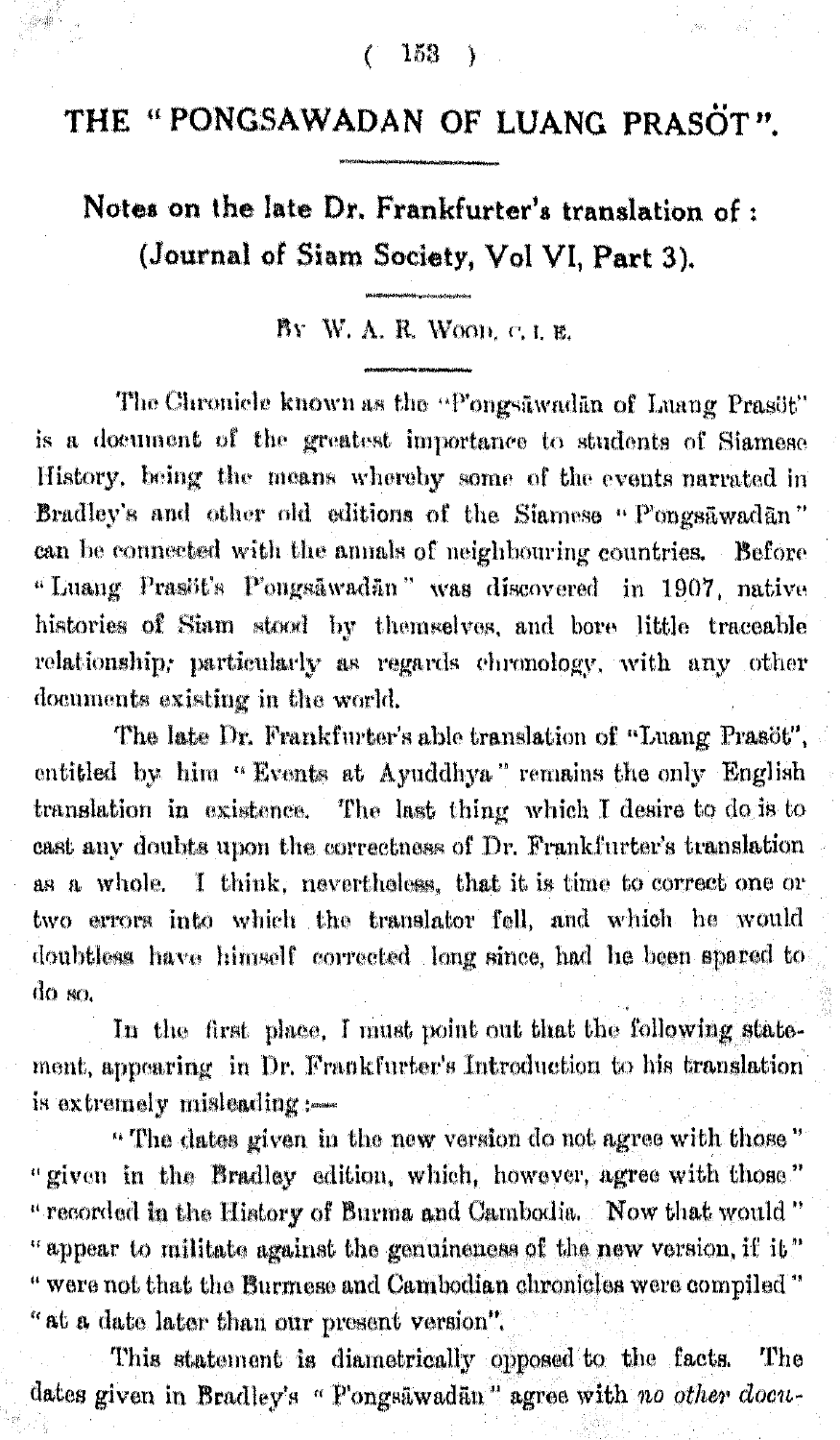ment on earth, except with a Siamese translation of a Peguan Chronicle<sup>(1)</sup> (published in Part 1 of the National Library's "Prachum P'ongsāwadān"). I know nothing of the origin of this Peguan Chronicle, and will therefore say no more than that the translation's agreement with the dates in Bradley's "P'ongsāwadān," which are now known to be false, is most suspicious.

Considering that Part 1 of Nai Thien's excellent précis of the Burmese chronicle had already appeared in the Siam Society's Journal (Vol V Part 1), I cannot understand the above statement made by Dr. Frankfurter. Almost every important date given in "Luang Prasöt" is practically identical with the corresponding date in the Burmese chronicle, and also in the annals of Chiengmai, Luang Prabang, Nān, and Cambodia.

It is unnecessary for me to cite examples to prove this. Anyone can compare Nai Thien's Précis of Burmese History with Dr. Frankfurter's "Events in Ayuddhya," and with the late P'ya Prajakit's "P'ongsāwadān Yōnök.". The result of such comparison will reveal an almost complete harmony among the three works in question.

The dates given in Bradley's and other old versions of the "P'ongsāwadān" do not even possess the comparative degree of merit of being *consistently* wrong; they spring about in the most disconcerting way, the error ranging from two up to twenty or more years. Very important events are, moreover, narrated in their wrong order. The errors in the "Pongsāwadān" can never now be explained or disentangled, as the original documents from which they were compiled, after the foundation of Bangkok, have not been preserved.

Having now, I trust, said enough to show that "Luang Prasöt's P'ongsäwadān", is the only reliable Siamese Chronicle in existence, I will venture to correct a few slips made by the late Dr. Frankfurter in his otherwise excellent translation.

> " In  $740$ , (2) the year of the horse, the King again conquered" 1.

Pequan Chronicle. This Siamese translation was made in  $(1)$ 1857, and the original document has not been preserved.

(2) The reference here is to the Chula Sakarat, or "The Little Era." (Ed.).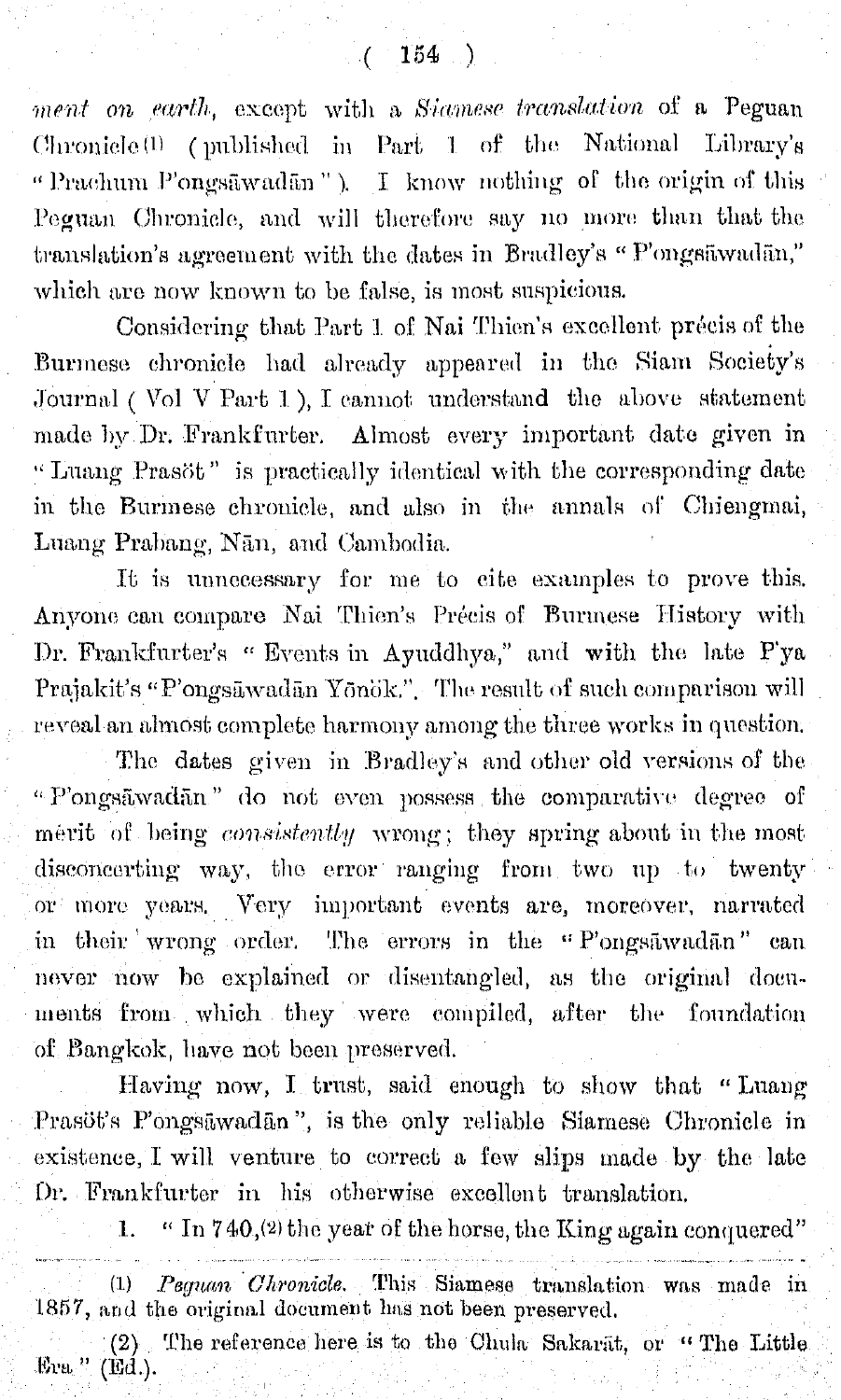". Chakangrao, and at that time Mahadharmaraja (of Chiengmai)" tried to resist the King's army, but as he saw he could not do so," "he paid homage."

Chakangrao is the old name of Kampengp'et, which was the western capital of the Kingdom of Suk'ot'ai. Maha Dharmaraja  $(I$  retain Dr. Frankfurter's spelling) was the generic title of most of the kings of Suk'ot'ai. The ruler here referred to was Dharmaraja II.  $\cdot$  The same title was retained for the rulers of Suk'ot'ai after it became subject to Ayut'ia; the\*best-known holder of this title was the son-in-law of King Maha Chakrap'at, who himself become King of Siam in 1568, and is known to Siamese historians as King Maha Dharmaraja or Tammaraja.

The words " of Chiengmai ", which are not in the original, are misleading. None of the Kings of Chiengmai were called Maha Dharmaraja, and Ohakangrao (Kampengp'et) at no time formed a part of the Chiengmai dominions.

2. "In 781, the year of the pig, a report was spread that "the Phra Maha Dharmaraja (of Chiengmai) was dead and that all "the Northern cities were in a state of unrest".

Here again, the reference is to the King of Suk'ot'ai, Dharmaraja III, not to the King of Chiengmai. The words "Northern  $Cities''$  ( $\hat{\mathfrak{gl}}$ B $\mathfrak{g}}$ W $\hat{\mathfrak{gl}}$ ) mean northern Siamese cities, not cities of the then independent Kingdom of Ohiengmai, or Lannat'ai.

3. "In 806, the year of the rat, the King suppressed the "contending factions, and erected a camp at Pathai Khasem, and "having made 120,000 prisoners of war, the army returned".

The original version reads " $\log_{10}$ " 110 The whole meaning is obscure. I suggest that "Unuwiin" does not mean '' contending factions" but is a corruption of the name of a place. If the reference is to internal disputes, how could  $120,000$  prisoners be taken? On the other hand, histories of neighbouring countries supply no clue. I confess that I cannot supply a reliable translation, and should be grateful if any member of the Siam Society would suggest one. This is the most obscure paragraph in the whole document.

4. "In 822, the year of the dragon........ Phya Saliang created a rebellion".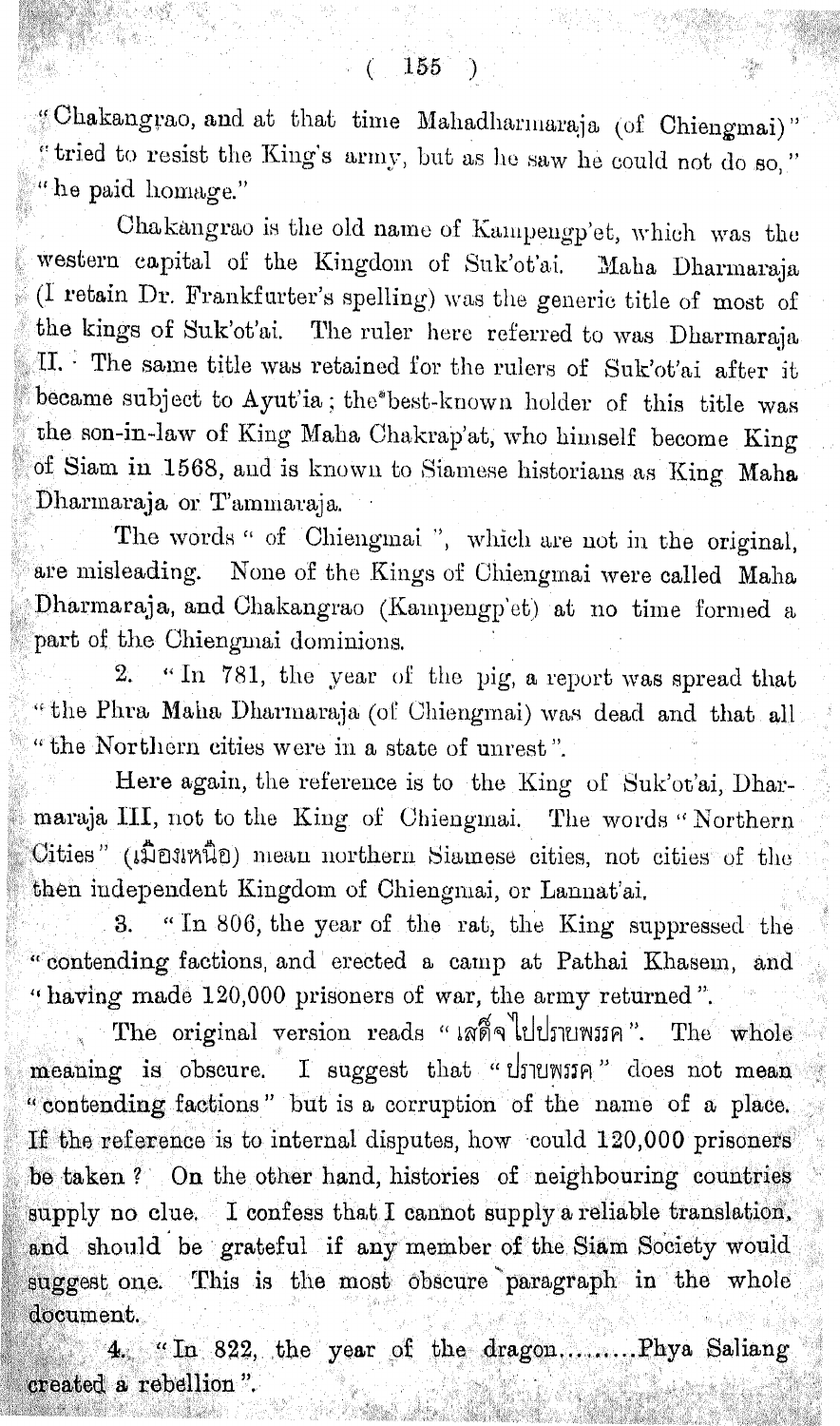In a footnote the reader is referred to Professor Bradley's translation of King Ramkamheng's stone, published in the Journal of the Siam Society, Vol VI, in which "Saliang" or "Challeng" is stated to be Müang Long, not far from Phré. This is incorrect. Prince Damrong, in his notes to the Royal Autograph Edition of the "P'ongsäwadän" has clearly shown that "Chalieng" means either Sawank'alok or some city practically on the same site. A careful perusal of the "P'ongsāwadān Yōnok" also makes it quite apparent that Chalieng was Sawank'alok.

5. "In 825, the year of the goat........the Maharaj (of "Chiengmai) sent his son on an expedition for the conquest of "Suk'ot'ai."

The original says "มหาก ท้าลุก ยก พล มนอาเมือง สุโขไทย"; " มหาราช ทั่วลูก " does not mean " the Maharaj sent his son ". It is the author's rendering of the name of Maharaja Lok, or Tilok, a celebrated King of Chiengmai, who reigned from 1442 to 1487. His death is duly recorded under the year 849 (1487), and here again Dr. Frankfurter mistakenly translates "unuman" as "son of the Maharaja", instead of, "Maharaja Luk, or Lök".

Under the year 830 (1468) Dr. Frankfurter correctly translates " ทั่วลูก " as " Thao Luk ".

"Lok (or Luk)" means "Sixth". This ruler was the sixth son (Prince Sextus) of the preceding King of Chiengmai, and seized the the throne from his father.

It used to be very common among the Siamese, Shans and Laos to name their children on a numerical system. We read of Chao Ai P'ya, Chao Yi P'ya and Chao Sam P'ya (Princes Primus, Secundus and Tertius) of Ayut'ia, and King Boromoraja I of Ayut'ia was known as "Pagnoa", or "Ngoa", meaning "fifth".

The names used were :-

1. Ai; 2 Yi; 3 Sam; 4 Sai; 5 Ngoa; 6 Lok; 7 Chet; 8 Pet; 9 Chao; 10 Chong.

"In 952, the year of the tiger, ..... ...... Somdet Phra Vriddharaj died".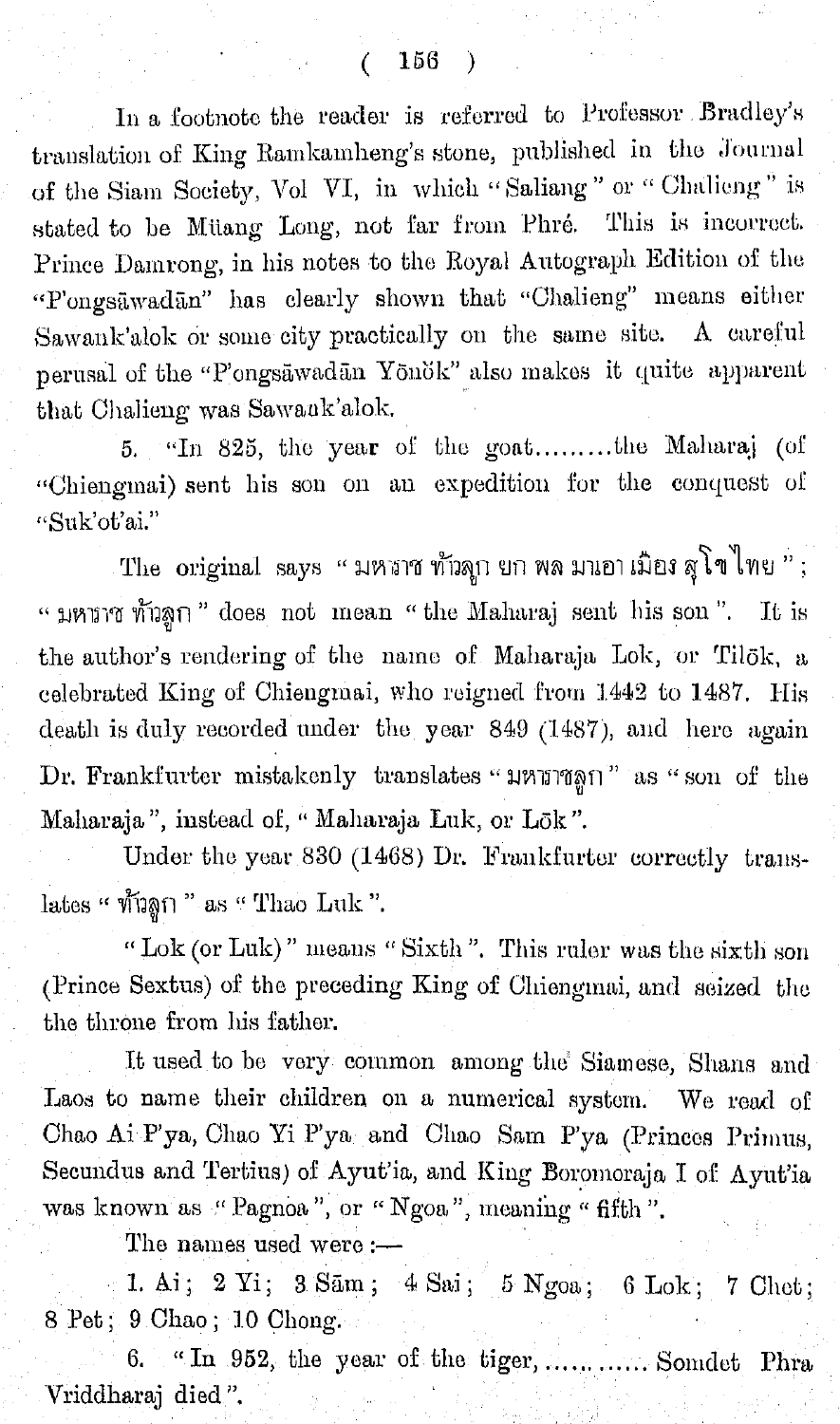$(157)$ 

Anyone reading the translation through would suppose that this was some King or Prince, whether of Siam or another country, not mentioned before.

The Siamese says ผมเด็จพระพุทธจ้าหลวง พฤฒาราชนฤพาน". The word" Num "is a Sanscrit word meaning "Old" and the sentence means :- "His Majesty the old King "died". This old King was Maha Dharmaraja, whom I referred to under Note No. I, and he is here called the old King, as opposed to his son Narésuen, the young King, who was reigning as Uparat in P'itsanulok, as mentioned in "Luang Prasöt's P'ongsawadan", under the years 933 and 946.

There are a few other cases in which Dr. Frankfurter has not quite represented the meaning of the original, but they are unimportant. My intention is not to try to provide a better translation in every instance, but merely to point out those cases in which misunderstanding might be caused with regard to some actual historical event.